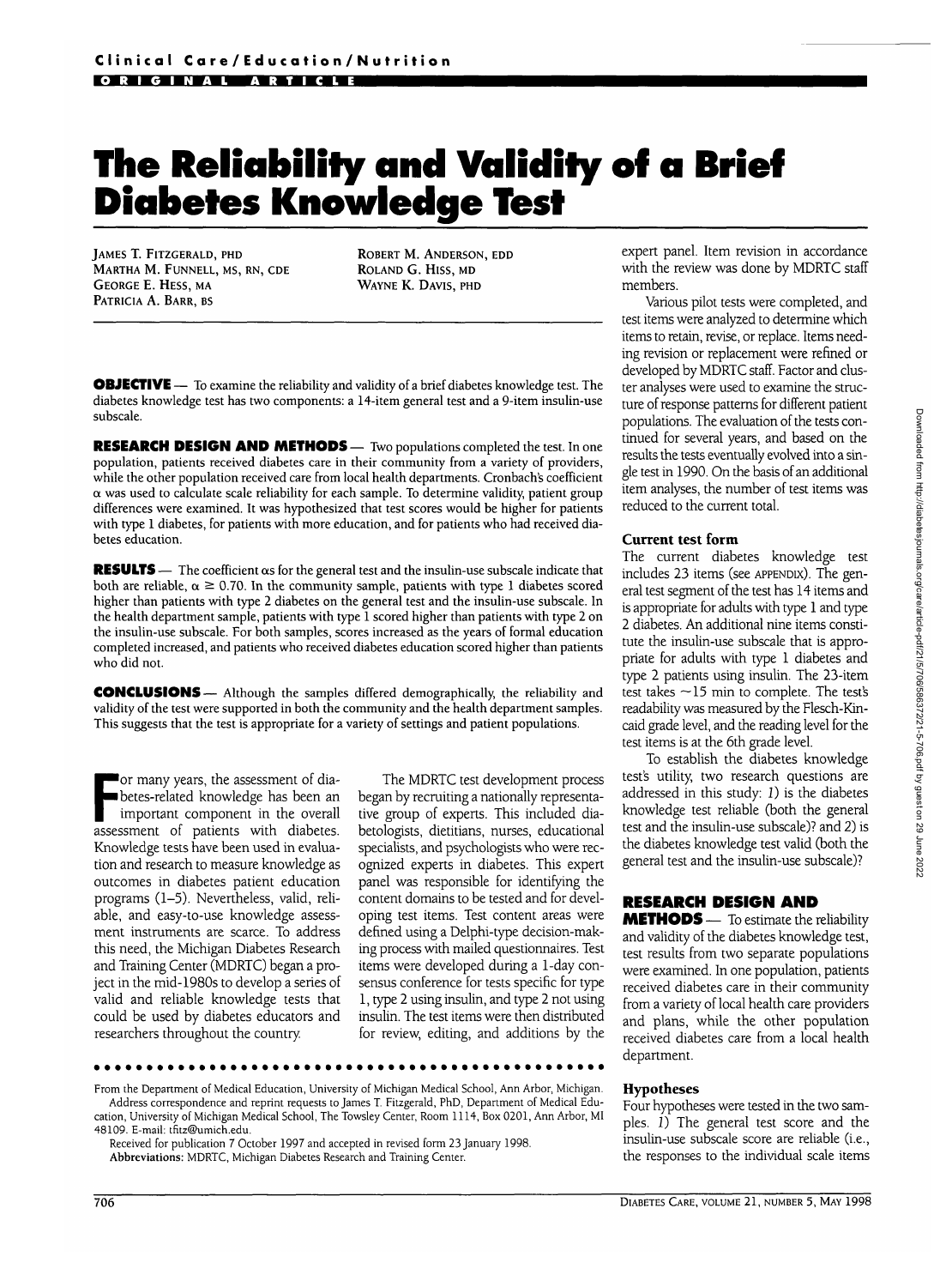# **Table 1—***Diabetes knowledge test validation hypotheses: summary table*

|                                                | General test<br>$(items 1-14)$ |      | Insulin use<br>$(items 15-23)$ |      |
|------------------------------------------------|--------------------------------|------|--------------------------------|------|
| Expected score differences                     | Community                      | MDPH | Community                      | MDPH |
| Diabetes type differences<br>Type $1 >$ type 2 |                                |      |                                |      |
| Educational levels<br>Higher > lower           |                                |      |                                |      |
| Diabetes education received*<br>Yes > no       |                                |      |                                |      |

\* Participants were asked "Have you ever received diabetes education?" MDPH, Michigan Department of Public Health.

are internally consistent). 2) The general test score and the insulin-use subscale score will differ by diabetes type; patients with type 1 diabetes will score higher than patients with type 2 diabetes (Table 1). 3) The general test score and the insulin-use subscale score will differ by educational level; patients with more education will have higher scores (Table 1). 4) The general test score and the insulin-use subscale score will differ by diabetes education received; patients who received diabetes education will score higher than patients who have not received diabetes education (Table 1). If the test is a valid measure, it is hypothesized that patients with type 1 diabetes will score higher than patients with type 2 diabetes. This expectation is based on the facts that type 1 diabetes is more severe (untreated it is immediately life threatening) and its treatment more complex. Further, this relationship was found in a MDRTC study that examined the psychometric characteristics of an earlier diabetes patient knowledge test (6).

# **Patients**

The community sample was drawn from four Michigan communities; two large and two small. Participants were self-selected, responding to either a newspaper advertisement or posters displayed in waiting rooms to participate in a diabetes evaluation and education project. Patients were also referred to the project by local diabetes educators who led diabetes support groups. Eligibility criteria required that participants have diabetes and be at least 18 years old.

The health department sample consisted of patients admitted into the County Health Department Diabetes Program sponsored by the Michigan Department of Public Health. Individuals eligible for health care from county health departments usually have limited financial resources and inadequate access to other health services. To participate in this program, patients responded to an advertisement campaign or were referred to the program by a physician. Eligibility criteria required that participants have diabetes and reside within the county where the health department was located. There was no age restriction. Four health departments participated in the study.

For evaluation of the diabetes knowledge test, health department patients under the age of 18 ( $n = 10$ ) were omitted. Furthermore, 16 patients from the health department sample were dropped because of a large number of no responses (13 had not answered a single test question and 3 had answered two or less).

#### **Table 2—***Demographic characteristics*

|                                         | Community                                  | MDPH                  | P value |
|-----------------------------------------|--------------------------------------------|-----------------------|---------|
| n                                       | 312                                        | 499                   |         |
| Women (%)                               | 58                                         | 68                    | < 0.01  |
| Age                                     | $60 \pm 14(22 - 88)$                       | $56 \pm 14 (20 - 94)$ | < 0.01  |
| Ethnic origin (%)                       |                                            |                       |         |
| Caucasian                               | 89                                         | 70                    | < 0.01  |
| African-American                        | 7                                          | 17                    |         |
| Other                                   | 4                                          | 13                    |         |
| Diabetes type and treatment (%)         |                                            |                       |         |
| Type 1                                  | 8                                          | 9                     | 0.62    |
| Type 2 using insulin                    | 28                                         | 30                    |         |
| Type 2 not using insulin                | 64                                         | 61                    |         |
| Years since diagnosis                   | $10 \pm 10 \left( \text{}< 1 - 52 \right)$ | $9 \pm 8$ (<1-47)     | 0.10    |
| Has received diabetes education (%)     | 61                                         | 52                    | 0.01    |
| Years of formal education completed (%) |                                            |                       |         |
| 8 or less                               | 10                                         | 12                    | 0.34    |
| $9 - 11$                                | 12                                         | 17                    |         |
| $12 \overline{ }$                       | 39                                         | 35                    |         |
| $13 - 15$                               | 26                                         | 24                    |         |
| 16 or more                              | 13                                         | 12                    |         |

Data for age and years since diagnosis are means  $\pm$  SD (range).

Patients completed the diabetes knowledge test during a nurse visit at their home (community sample) or before a scheduled health care visit (health department sample). The demographics of the community sample and the health department sample were examined to determine if and how the two samples differed. Patient age and years since diabetes diagnosis differences were determined by t tests.  $\chi^2$  analyses were used to determine differences in sex, ethnicity, diabetes type, and treatment, education level, and diabetes education received.

Cronbach's coefficient  $\alpha$  (7) was used to calculate scale reliability. Reliabilities were calculated for each sample and overall (the samples combined).

Each sample was examined separately for validation testing. General test scores were examined by diabetes type and treatment using analysis of variance (with a Bonferroni adjustment for multiple statistical tests,  $P = 0.01$ ). Differences among the three categories were determined by the Tukey-Kramer honestly significant difference test (global  $P = 0.05$ ). Insulin-use subscale score differences between patients with type 1 diabetes and patients with type 2 diabetes using insulin was determined by a *t* test (with a Bonferroni adjustment for multiple statistical tests,  $P = 0.01$ ).

General test and the insulin-use subscale scores were examined by educational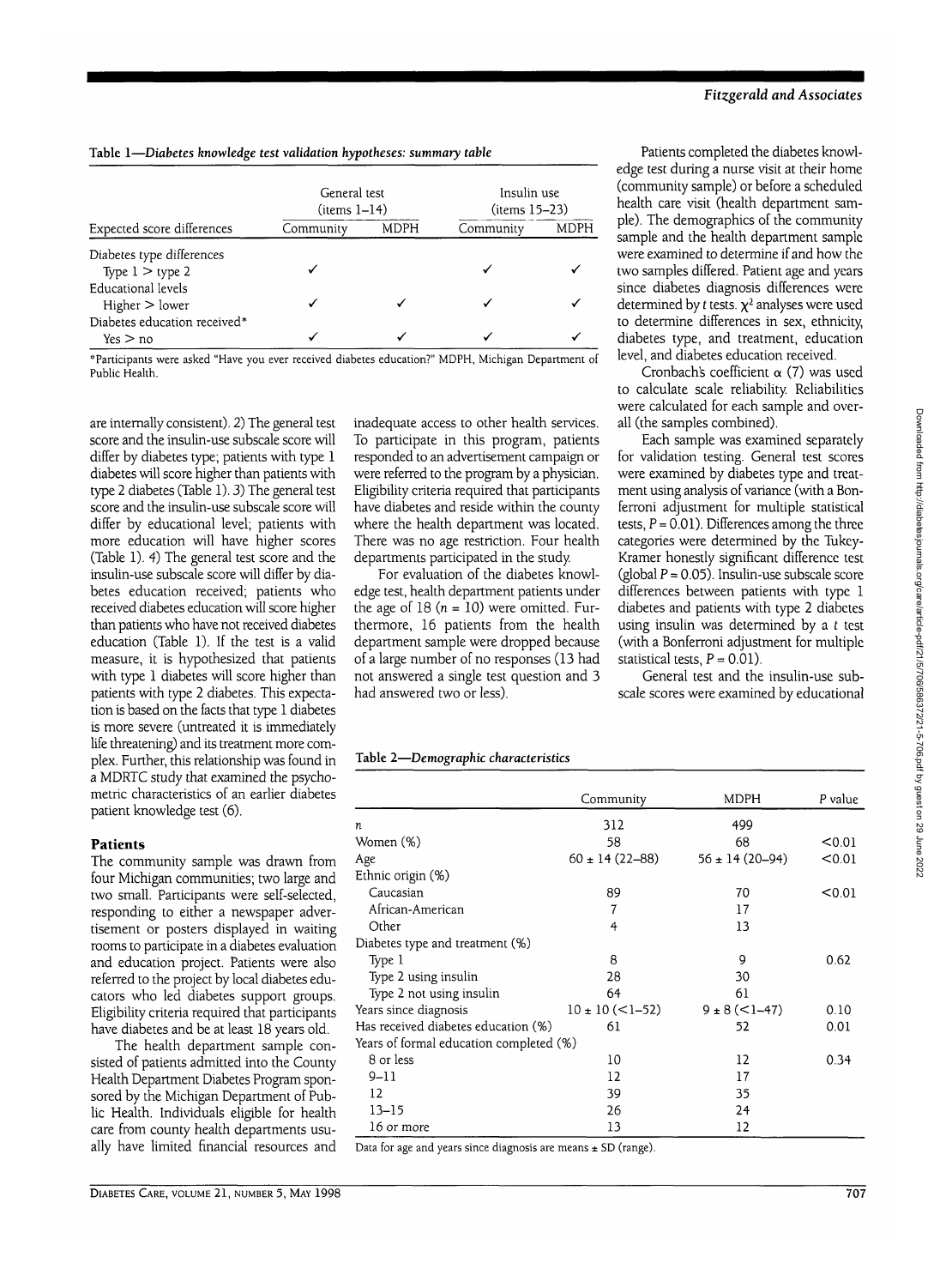# **Table 3—***Test reliabilities*

|                         |         | Community   |         | MDPH        |         | Total       |
|-------------------------|---------|-------------|---------|-------------|---------|-------------|
|                         | Percent | Item-total  | Percent | Item-total  | Percent | Item-total  |
| Component*              | correct | correlation | correct | correlation | correct | correlation |
| General test            |         |             |         |             |         |             |
| $(items 1-14)$          |         |             |         |             |         |             |
| $\it n$                 |         | 312         |         | 499         |         | 811         |
| $\bf{l}$                | 87      | 0.19        | 82      | 0.23        | 84      | 0.22        |
| $\overline{\mathbf{c}}$ | 42      | 0.38        | 46      | 0.32        | 45      | 0.34        |
| 3                       | 36      | 0.16        | 29      | 0.26        | 32      | 0.23        |
| $\overline{4}$          | 61      | 0.29        | 53      | 0.38        | 56      | 0.35        |
| 5                       | 29      | 0.27        | 28      | 0.18        | 29      | 0.22        |
| 6                       | 79      | 0.25        | 72      | 0.28        | 74      | 0.27        |
| $\overline{7}$          | 59      | 0.36        | 51      | 0.35        | 54      | 0.36        |
| 8                       | 54      | 0.42        | 52      | 0.38        | 53      | 0.39        |
| 9                       | 90      | 0.28        | 81      | 0.30        | 85      | 0.30        |
| 10                      | 78      | 0.28        | 80      | 0.29        | 79      | 0.28        |
| 11                      | 88      | 0.40        | 88      | 0.33        | 88      | 0.35        |
| 12                      | 88      | 0.30        | 84      | 0.40        | 85      | 0.37        |
| 13                      | 81      | 0.41        | 75      | 0.43        | 77      | 0.43        |
| 14                      | 93      | 0.38        | 90      | 0.37        | 91      | 0.37        |
| Insulin use             |         |             |         |             |         |             |
| (items 15-23)           |         |             |         |             |         |             |
| n                       |         | 111         |         | 195         |         | 306         |
| 15                      | 16      | 0.35        | 20      | 0.34        | 19      | 0.33        |
| 16                      | 86      | 0.36        | 74      | 0.41        | 78      | 0.40        |
| 17                      | 47      | 0.36        | 34      | 0.44        | 39      | 0.42        |
| 18                      | 55      | 0.51        | 59      | 0.24        | 58      | 033         |
| 19                      | 90      | 0.21        | 79      | 0.36        | 83      | 0.32        |
| 20                      | 74      | 0.52        | 70      | 0.53        | 71      | 0.53        |
| 21                      | 60      | 0.49        | 67      | 0.53        | 64      | 0.51        |
| 22                      | 79      | 0.48        | 65      | 0.55        | 70      | 0.53        |
| 23                      | 43      | 0.45        | 35      | 0.50        | 38      | 0.49        |

Cronbach's coefficient  $\alpha$  for the general test for the community, MDPH, and total was 0.70, 0.71, and 0.71, respectively, and for insulin use was 0.74, 0.76, and 0.75, respectively. \*Missing items are scored as incorrect. MDPH, Michigan Department of Public Health.

level using analysis of variance (with a Bonferroni adjustment for multiple statistical tests,  $P = 0.01$ ). Differences were determined by the Tukey-Kramer honestly significant difference test (global  $P = 0.05$ ).

Differences in the general test and insulin-use subscale scores by diabetes education received were examined using *t* tests (with a Bonferroni adjustment for multiple statistical tests,  $P = 0.01$ .

**RESULTS**— Demographic differences were found between the two samples (Table 2). The health department sample had a higher percentage of women, were younger on average, had fewer Caucasians, and were less likely to have received diabetes education. No significant differences were found between the two samples for diabetes type and treatment, years since diagnosis, and education completed.

# **Reliability**

The coefficient  $\alpha$  values for the general test and the insulin-use subscale indicate that

#### **Table 4—Test** *scores and diabetes types*

| Diabetes type and treatment | General test % correct<br>$(items 1-14)$ | Insulin use % correct<br>$(items 15-23)$ |  |
|-----------------------------|------------------------------------------|------------------------------------------|--|
| Community sample            |                                          |                                          |  |
| Type 1                      | $88.57 \pm 9.89(25)$                     | $82.67 \pm 16.38(25)$                    |  |
| Type 2 using insulin        | $68.27 \pm 17.86(86)$                    | $55.04 \pm 23.49(86)$                    |  |
| Type 2 not using insulin    | $66.54 \pm 18.08$ (200)                  |                                          |  |
| Difference.                 | P < 0.0001                               | P < 0.0001                               |  |
| MDPH sample                 |                                          |                                          |  |
| Type 1                      | $72.26 \pm 20.51(43)$                    | $75.93 \pm 22.88(42)$                    |  |
| Type 2 using insulin        | $64.00 \pm 18.40$ (152)                  | $52.23 \pm 23.21$ (147)                  |  |
| Type 2 not using insulin    | $64.76 \pm 19.87$ (304)                  |                                          |  |
| Difference                  | $P = 0.04$                               | P < 0.0001                               |  |

Data are means ± SD (n). MDPH, Michigan Department of Public Health.

both are reliable,  $(\alpha \ge 0.70)$  (Table 3). The reliability estimates for the two samples were similar.

# **Validity tests**

**Scores by diabetes type and treatment.** In the community sample, patients with type 1 diabetes scored higher than patients with type 2 diabetes on the general test and on the insulin-use subscale (Table 4). In the health department sample, patients with type 1 diabetes scored higher than patients with type 2 diabetes on the insulin-use subscale (Table 4).

**Scores by educational level.** General test and insulin-use subscale scores by educational level are provided in Table 5. For each sample, scores increase as the years of formal education completed increase.

**Scores by diabetes education received.** For both samples, patients who received diabetes education scored higher than patients who did not receive diabetes education (Table 6). The scores were higher for both the general test and the insulin-use subscale.

**CONCLUSIONS** — The reliability and validity of the diabetes knowledge test were supported in both the community and the health department samples. The only hypothesis that was not realized was a difference in the general test scores by diabetes types for the health department sample. Although patients with type 1 diabetes did score higher than patients with type 2 diabetes, the difference was not statistically significant. Nevertheless, this suggests that the test is appropriate for a variety of settings and patient populations. The latter is supported by the fact that although the samples differed demographically, the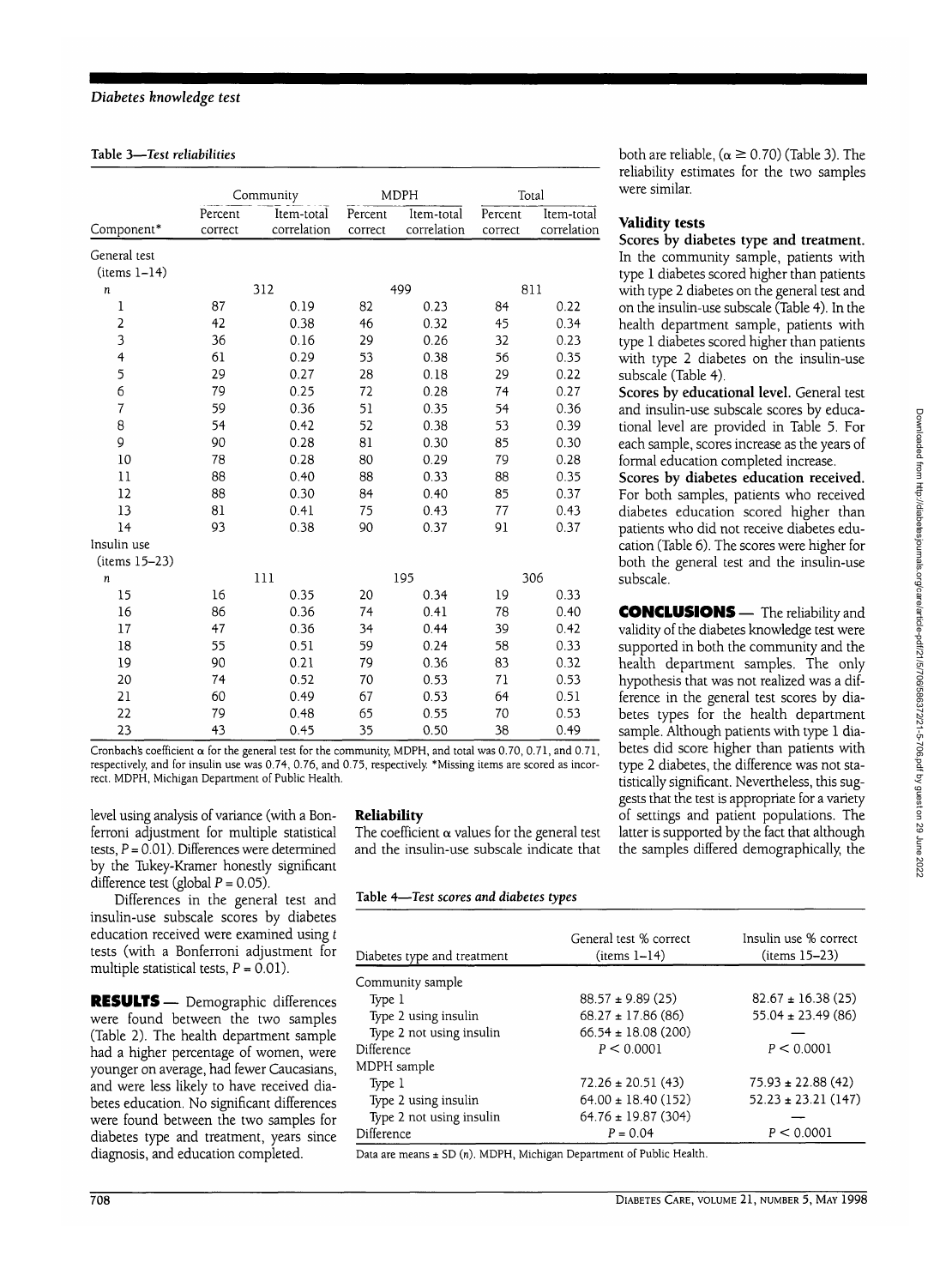#### **Table** 5—*Test scores and educational level*

| Type and education level | General test % correct<br>$(items 1-14)$ | Insulin use % correct<br>$(items 15-23)$ |
|--------------------------|------------------------------------------|------------------------------------------|
| Community sample         |                                          |                                          |
| 8 years or less          | $54.02 \pm 22.07(32)$                    | $44.44 \pm 25.20(8)$                     |
| 9-11 years               | $60.34 \pm 17.79(38)$                    | $45.10 \pm 20.59(17)$                    |
| 12 years                 | $68.36 \pm 16.59$ (121)                  | $60.98 \pm 23.30(43)$                    |
| $13 - 15$ years          | $77.23 \pm 16.00(80)$                    | $70.00 \pm 25.13(30)$                    |
| $\geq$ 16 years          | $74.11 \pm 15.15(40)$                    | $73.50 \pm 20.05(13)$                    |
| Difference               | P < 0.0001                               | $P = 0.0009$                             |
| MDPH sample              |                                          |                                          |
| 8 years or less          | $52.09 \pm 17.39(58)$                    | $47.74 \pm 21.09(27)$                    |
| 9-11 years               | $56.55 \pm 17.74(85)$                    | $43.84 \pm 19.94(37)$                    |
| 12 years                 | $64.98 \pm 19.16(176)$                   | $56.73 \pm 25.27(66)$                    |
| $13-15$ years            | $71.37 \pm 16.97$ (121)                  | $72.61 \pm 23.43(43)$                    |
| $\geq$ 16 years          | $78.82 \pm 17.28(57)$                    | $68.06 \pm 21.42(16)$                    |
| Difference               | P < 0.0001                               | P < 0.0001                               |

Data are means ± SD (n). MDPH, Michigan Department of Public Health.

#### test characteristics remained constant.

The diabetes knowledge test is also a short test (14 or 23 items depending on whether the patient is using insulin). As such, it can be administered quickly to patients and easily interpreted by a health professional. The fact that the diabetes knowledge test is a single test is both a strength and a weakness. A single test allows users to make comparisons among different patient groups. However, as a single test it has a general focus and is not equally sensitive to the many aspects or components of diabetes education and care.

As with all assessment instruments, the usefulness and appropriateness of the diabetes knowledge test depends on the objectives of the health provider or the researcher. The diabetes knowledge test is an effective, efficient, and inexpensive way for a health professional to obtain a general assessment of a patient's knowledge about

Table 6—Test *scores and diabetes education*

diabetes and its care. Because the test is short and the reading level is at the 6th grade level, the diabetes knowledge test can usually be self-administered. Review of correct and incorrect items also can be used to provide feedback to patients about areas where additional information is needed and creates opportunities for teachable moments. However, if a clinician wishes to comprehensively assess specific components of diabetes knowledge or self-care behaviors, this test may not be suitable, although a few situational items are included. The test is also appropriate as a measure of general diabetes knowledge levels for researchers. It can be a useful method for group comparisons and for assessing knowledge over time. This test's usefulness as an outcome measure for educational interventions remains to be determined.

Finally, although knowledge is not a good predictor of patient behavior, it is a

| Received diabetes education | General test % correct<br>$(items 1-14)$ | Insulin use % correct<br>$(items 15-23)$ |  |
|-----------------------------|------------------------------------------|------------------------------------------|--|
| Community sample            |                                          |                                          |  |
| Yes.                        | $73.26 \pm 17.44(191)$                   | $64.99 \pm 24.01(86)$                    |  |
| No                          | $61.92 \pm 17.94(121)$                   | $48.44 \pm 23.98(25)$                    |  |
| Difference                  | P < 0.0001                               | $P = 0.003$                              |  |
| MDPH sample                 |                                          |                                          |  |
| Yes                         | $70.00 \pm 18.83$ (255)                  | $60.93 \pm 26.13(126)$                   |  |
| No                          | $60.07 \pm 19.10(237)$                   | $50.00 \pm 21.08(62)$                    |  |
| Difference                  | P < 0.0001                               | $P = 0.005$                              |  |

Data are means ± SD (n). MDPH, Michigan Department of Public Health.

prerequisite for a patient to perform appropriate self-care. The diabetes knowledge test is a valid and reliable measure for estimating patients general understanding of diabetes.

**Acknowledgments**— This study was supported by the National Institute of Diabetes and Digestive and Kidney Diseases of the National Institutes of Health (5P60DK-20572) and the Michigan Department of Public Health.

We would like to recognize the efforts of Nancy Palchack, PhD, in the development and evolution of this instrument. We would also like to acknowledge the following individuals' participation in the study: John Floyd, MD; Carelyn Fylling, RN, MS; Margaret Powers, RD, MS; Donald Smith, MD; Susan Teza, RN; Fred Whitehouse, MD; and Judith Wylie-Rosett, EdD, RD.

#### **APPENDIX: MDRTC DIABETES KNOWLEDGE TEST**

1. The diabetes diet is:

- a. the way most American people eat
- b. a healthy diet for most people\*
- c. too high in carbohydrate for most people
- d. too high in protein for most people
- 2. Which of the following is highest in carbohydrate?
	- a. Baked chicken
	- b. Swiss cheese
	- c. Baked potato\*
	- d. Peanut butter
- 3. Which of the following is highest in fat?
	- a. Low fat milk\*
	- b. Orange juice
	- c. Corn
	- d. Honey

- a. Any unsweetened food
- b. Any dietetic food
- c. Any food that says "sugar free" on the label
- d. Any food that has less than 20 calories per serving\*
- 5. Glycosylated hemoglobin (hemoglobin Al) is a test that is a measure of your average blood glucose level for the past:
	- a. day
	- b. week
	- c. 6-10 weeks\*
	- d. 6 months
- 6. Which is the best method for testing blood glucose?
	- a. Urine testing
	- b. Blood testing\*

<sup>4.</sup> Which of the following is a "free food"?